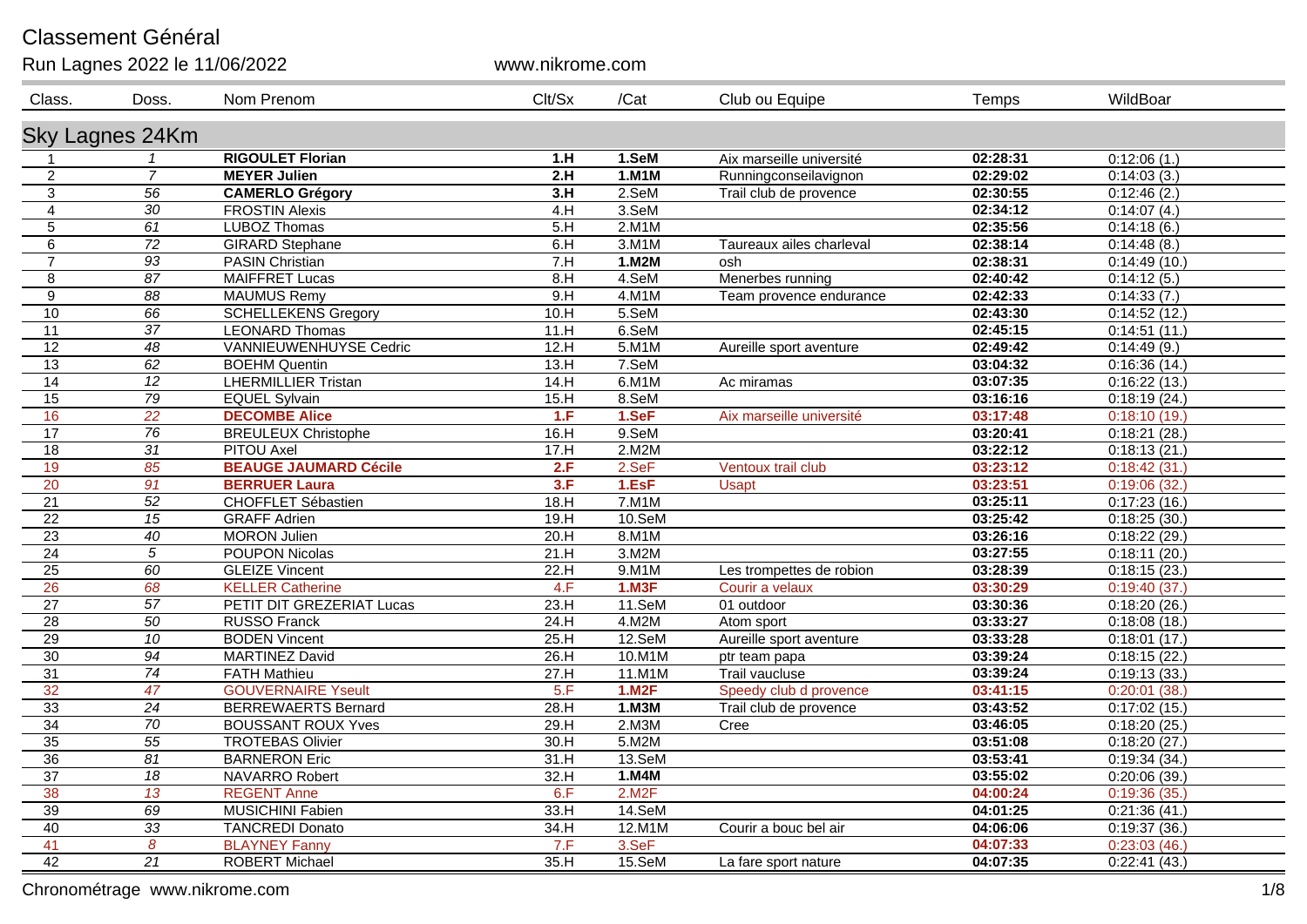| Class.                                        | Doss.           | Nom Prenom                         | Clt/Sx                     | /Cat         | Club ou Equipe             | Temps               | WildBoar         |
|-----------------------------------------------|-----------------|------------------------------------|----------------------------|--------------|----------------------------|---------------------|------------------|
| 43                                            | 46              | <b>RODOT Claudy</b>                | 36.H                       | 13.M1M       |                            | 04:19:48            | 0:22:07(42.)     |
| 44                                            | $\overline{20}$ | <b>RENAUD Guillaume</b>            | 37.H                       | $16.$ SeM    |                            | 04:23:44            | 0:21:24(40)      |
| 45                                            | $\overline{54}$ | <b>BERNARD Julien</b>              | 38.H                       | 14.M1M       | 3m                         | 04:34:34            | 0:24:51(48)      |
| 46                                            | 26              | <b>BERNARD Virginie</b>            | 8.F                        | <b>1.M1F</b> | Manduel metropole marathon | 04:34:34            | 0:25:12(49)      |
| 47                                            | $\overline{14}$ | <b>REGENT Thierry</b>              | 39.H                       | $3.$ M $3M$  |                            | 04:42:47            | 0:22:44(44.)     |
| 48                                            | $\overline{11}$ | <b>HUMBLOT Vincent</b>             | 40.H                       | 17.SeM       |                            | 04:44:21            | 0:22:51(45.)     |
| 49                                            | 35              | <b>GAVOTY Marion</b>               | 9.F                        | 3.M2F        | Trail club de l'etoile     | 04:57:20            | 0:27:22(52)      |
| 50                                            | $\overline{28}$ | <b>MARTIN Celine</b>               | 10.F                       | 2.M1F        | Trail club de l'etoile     | 04:57:23            | 0:27:53(54)      |
| 51                                            | 29              | <b>HOCQUET Sandrine</b>            | 11.F                       | 4.M2F        |                            | 04:57:23            | 0:27:23(53)      |
| $\mathcal{L}(\mathcal{L})$                    | $\overline{3}$  | <b>JACQUET Remi</b>                | $\mathbf{u}$               | $-.$ SeM     |                            | Hors course.        | ()               |
| $\mathbb{H}^{\mathbb{Z}}$                     | $\overline{4}$  | <b>VALGUEBLASSE Nicolas</b>        | $\overline{\phantom{a}}$   | $-.M2M$      |                            | Hors course.        | $\left( \right)$ |
| $\sim$ $\sim$                                 | $\overline{6}$  | <b>ROBERT Céline</b>               | ш.                         | $-M1F$       |                            | <b>Hors course.</b> | $\left( \right)$ |
| $\mathcal{L}(\mathcal{L})$                    | 17              | <b>GROS Eric</b>                   | $\mathbf{u}$               | $-.M2M$      | 1000 pattes du pontet      | Hors course.        | ()               |
| $\sim$ $\sim$                                 | 19              | <b>SURETTE Monique</b>             | and .                      | $-.M1F$      | Foulée des sorgues         | Hors course.        | $\bigcap$        |
| $\sim$                                        | $\overline{23}$ | <b>PETER Franck</b>                | ⊷.                         | $-.M2M$      |                            | Hors course.        | ()               |
| $\sim$ $\sim$                                 | $\overline{25}$ | <b>PINTO DE CARVALHO Jose Luis</b> | н.                         | $-.M1M$      | As cavailllon              | Hors course.        | $\left( \right)$ |
| $\sim$                                        | 32              | <b>CHIRI Stéphane</b>              | ж.                         | $-.M2M$      | La foulee romaine          | Hors course.        | $\left( \right)$ |
| $\mathbb{H}^{\mathbb{H}}$                     | $\overline{36}$ | <b>BUIS Samuel</b>                 | $\mathbf{u}$               | $-.M1M$      |                            | Hors course.        | ()               |
| $\sim$                                        | $\overline{39}$ | <b>FALGAYRAC Lilian</b>            | $\sim$                     | $-.M2M$      | Fos olympique club         | Hors course.        | $\left( \right)$ |
| $\sim$                                        | 41              | <b>MORVAN Claire</b>               | $\sim$                     | $-SeF$       | <b>Team raidlight</b>      | <b>Hors course.</b> | $\Omega$         |
| $\overline{a}$                                | $\overline{42}$ | <b>FLAVENOT Pierre</b>             | $\mathbf{u}$               | $-.MAM$      | La foulée tourvaine        | Hors course.        | $\left( \right)$ |
| $\sim$ $\sim$                                 | 44              | <b>MARQUES Elodie</b>              | aan.                       | $-SeF$       |                            | Hors course.        | $\left( \right)$ |
| $\mathord{\hspace{1pt}\text{--}\hspace{1pt}}$ | $\overline{45}$ | <b>PERRET Sébastien</b>            | $\mathbf{u}$               | $-.$ SeM     |                            | Hors course.        | ()               |
| ٠.                                            | $\overline{49}$ | <b>MEYSSONNIER Arnaud</b>          | $\overline{\phantom{a}}$   | $-SeM$       | La foulee romaine          | Hors course.        | ()               |
| $\sim$                                        | $\overline{51}$ | <b>SAURY Nicolas</b>               | $\mathbf{u}$               | $-.M1M$      | La diane flassannaise      | Hors course.        | ()               |
| $\sim$                                        | $\overline{53}$ | <b>DUMAS Renaud</b>                | $\mathbf{H}$               | $-.M1M$      | Foulée des sorgues         | Hors course.        | ()               |
| $\sim$                                        | 63              | <b>PARSONS Ashley</b>              | $\sim$                     | $-SeF$       |                            | Hors course.        | $\bigcap$        |
| $\sim$                                        | 64              | <b>DE MONTGRAND Thierry</b>        | н.                         | $-.M2M$      |                            | Hors course.        | ()               |
| $\sim$                                        | 65              | <b>ALCALDE Frédéric</b>            | $\mathbf{u}$               | $-.M1M$      | Asvt 0                     | Hors course.        | ()               |
| $\mathcal{L}(\mathcal{L})$                    | $\overline{67}$ | <b>ORTIZ TORRES Miguel Angel</b>   | $\mathbf{u}$               | $-.M1M$      |                            | Hors course.        | ()               |
| $\sim$                                        | $\overline{71}$ | <b>DUPIN Jérémie</b>               | н.                         | $-SeM$       | Menerbes running           | Hors course.        | ()               |
| $\sim$                                        | $\overline{73}$ | <b>KARTALIAN Lionel</b>            | ⊷.                         | $-.M1M$      |                            | Hors course.        | ()               |
| $\mathcal{L}(\mathcal{L})$                    | $\overline{75}$ | <b>TEMPORIN Julien</b>             | н.                         | $-SeM$       | Menerbes running           | Hors course.        | ()               |
| $\sim$                                        | $\overline{77}$ | <b>JOUFFRET Thierry</b>            | $\overline{\phantom{a}}$   | $-.M2M$      | Foulée des sorgues         | Hors course.        | $\left( \right)$ |
| $\sim$ $\sim$                                 | $\overline{78}$ | <b>DUFOUR Jean-Louis</b>           | ⊷.                         | $-.MAM$      | Les mollets pétillants     | Hors course.        | ()               |
| 44                                            | 80              | <b>DUMAINE Nathalie</b>            | and .                      | $-SeF$       | <b>Team raidlight</b>      | Hors course.        | $\bigcap$        |
| $\sim$                                        | $\overline{82}$ | <b>LACAZE Claude</b>               | $\sim$                     | $-.M3M$      |                            | Hors course.        | $\left( \right)$ |
| $\mathbf{u}$                                  | $\overline{83}$ | <b>SAUVEE Nicolas</b>              | $\mathbf{u}$               | $-SeM$       |                            | Hors course.        | ()               |
| $\sim$                                        | 86              | <b>SILVA Alain</b>                 | н.                         | $-.M2M$      | As cavailllon              | Hors course.        | $\left( \right)$ |
| $\mathord{\hspace{1pt}\text{--}\hspace{1pt}}$ | $\overline{89}$ | <b>BROCCHINI Laurent</b>           | н.                         | $-.M1M$      | Loule                      | Hors course.        | ()               |
| ш.                                            | 90              | <b>FONTANEL Manon</b>              | $\mathcal{L}_{\text{max}}$ | $-SeF$       |                            | Hors course.        | $\bigcap$        |
| $\sim$                                        | $\overline{92}$ | <b>DE ARAUJO Parrick</b>           | н.                         | $-.M1M$      | Menerbes running           | Hors course.        | $\left( \right)$ |
| $\sim$                                        | $\overline{16}$ | <b>AUDOLY Olivier</b>              | $\mathbf{u}$               | $-.M3M$      | As cavailllon              | Abandon             | 0:23:34(47)      |
| $\overline{\phantom{a}}$                      | $\overline{84}$ | <b>IBOS Sebastien</b>              | $\sim$                     | $-.M1M$      | Courir a velaux            | Abandon             | 0:31:51(56)      |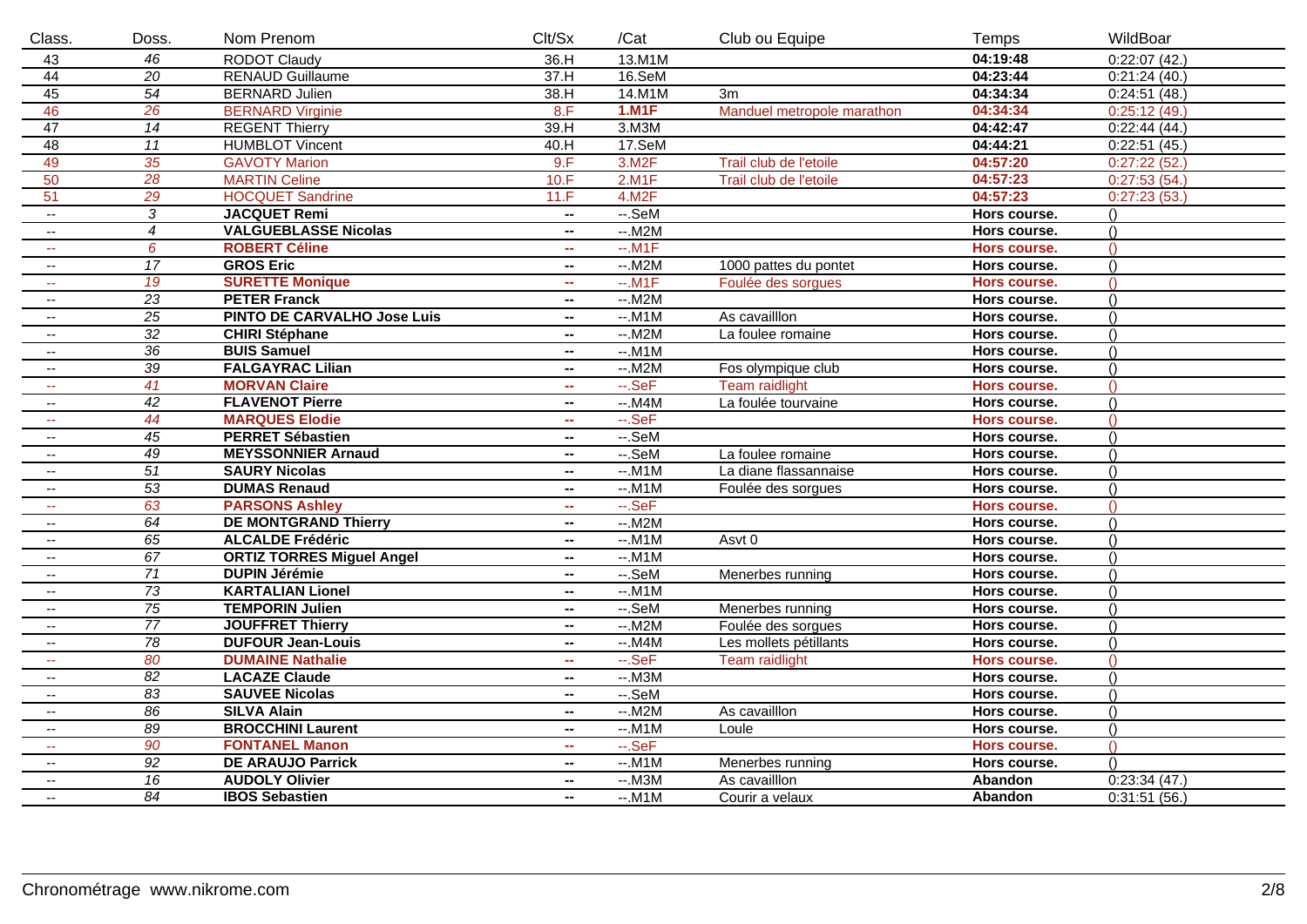| Class.          | Doss.            | Nom Prenom                   | Clt/Sx | /Cat         | Club ou Equipe                       | Temps    | WildBoar     |  |  |  |
|-----------------|------------------|------------------------------|--------|--------------|--------------------------------------|----------|--------------|--|--|--|
| RockLagnes 15Km |                  |                              |        |              |                                      |          |              |  |  |  |
|                 | 567              | <b>VIGNE Gilles</b>          | 1.H    | 1.SeM        | Menerbes running                     | 01:29:00 | 0:12:34(1)   |  |  |  |
| $\overline{2}$  | 540              | <b>BOISLEUX Arthur</b>       | 2.H    | 2.SeM        | Staphyt - rc arras triathlon         | 01:36:41 | 0:14:52(2.)  |  |  |  |
| $\overline{3}$  | 571              | <b>CLERC Christophe</b>      | 3.H    | 1.M1M        |                                      | 01:38:20 | 0:15:33(3)   |  |  |  |
| $\overline{4}$  | 558              | ROCHE Jean-Marie             | 4.H    | 3.SeM        | Taureaux ailes charleval             | 01:42:44 | 0:16:45(10.) |  |  |  |
| $\sqrt{5}$      | 560              | <b>GOURGOT Sebastien</b>     | 5.H    | 2.M1M        |                                      | 01:47:29 | 0:16:34(8.)  |  |  |  |
| $\,6\,$         | 524              | <b>BEIS Victor</b>           | 6.H    | 4.SeM        |                                      | 01:49:09 | 0:15:52(5.)  |  |  |  |
| $\overline{7}$  | 505              | <b>VANNIEUWENHUYSE Eliot</b> | 7.H    | 1.JuM        | Aureille sport aventure              | 01:50:24 | 0:16:52(11)  |  |  |  |
| 8               | 554              | <b>LAGUERRE Patrick</b>      | 8.H    | 3.M1M        | Tarascon athlétisme                  | 01:51:18 | 0:16:04(6.)  |  |  |  |
| 9               | $\overline{573}$ | PASCAL Tanguy                | 9.H    | 5.SeM        |                                      | 01:52:40 | 0:16:33(7.)  |  |  |  |
| 10              | 507              | <b>FUCHS Robin</b>           | 10.H   | 6.SeM        |                                      | 01:52:45 | 0:15:50(4.)  |  |  |  |
| 11              | 557              | <b>VIGNE Nicolas</b>         | 11.H   | 7.SeM        |                                      | 01:52:49 | 0:17:11(13.) |  |  |  |
| 12              | 509              | LACLUQUE Dorian              | 12.H   | 8.SeM        |                                      | 01:53:26 | 0:17:07(12.) |  |  |  |
| $\overline{13}$ | $\overline{515}$ | <b>GALGANI Tom</b>           | 13.H   | 4.M1M        | Gribteam                             | 01:53:27 | 0:17:58(17.) |  |  |  |
| $\overline{14}$ | 576              | <b>ABCHIR Jamal</b>          | 14.H   | 5.M1M        |                                      | 01:54:22 | 0:17:31(16.) |  |  |  |
| $\overline{15}$ | $\overline{537}$ | PEDRETTI Nicolas             | 15.H   | 9.SeM        |                                      | 01:56:56 | 0:18:22(20.) |  |  |  |
| 16              | 504              | PERITORE Jérôme              | 16.H   | 10.SeM       |                                      | 01:57:23 | 0:16:36(9.)  |  |  |  |
| 17              | 539              | <b>BEUN Pierre-Thomas</b>    | 17.H   | 6.M1M        |                                      | 01:58:23 | 0:17:20(15.) |  |  |  |
| 18              | 510              | POLGE Lucas                  | 18.H   | 1.EsM        |                                      | 01:58:59 | 0:18:39(22)  |  |  |  |
| 19              | 512              | <b>DELCOURT Arnaud</b>       | 19.H   | 11.SeM       |                                      | 02:00:27 | 0:19:08(23.) |  |  |  |
| $\overline{20}$ | 565              | LOSIK Stephane               | 20.H   | $7.$ M $1M$  |                                      | 02:03:59 | 0:18:04(19.) |  |  |  |
| 21              | 566              | <b>RICHARD Olivier</b>       | 21.H   | 12.SeM       |                                      | 02:04:03 | 0:19:11(25)  |  |  |  |
| 22              | 550              | <b>COUTANT Sylvie</b>        | 1.F    | <b>1.M1F</b> | 1000 pattes du pontet                | 02:04:53 | 0:18:29(21)  |  |  |  |
| 23              | 501              | <b>PELLEGRINI Gil</b>        | 22.H   | 13.SeM       | Menerbes running                     | 02:08:08 | 0:20:08(29.) |  |  |  |
| 24              | 532              | <b>CHASTELLIERE Vincent</b>  | 23.H   | 14.SeM       |                                      | 02:09:57 | 0:17:17(14.) |  |  |  |
| 25              | 526              | <b>GUIOT John</b>            | 24.H   | 15.SeM       |                                      | 02:09:57 | 0:18:02(18.) |  |  |  |
| $\overline{26}$ | 561              | <b>DERIVOT Laurent</b>       | 25.H   | 8.M1M        | Trail vaucluse                       | 02:10:47 | 0:20:36(38.) |  |  |  |
| $\overline{27}$ | 553              | <b>INACIO Patrice</b>        | 26.H   | 1.M2M        |                                      | 02:12:03 | 0:20:53(41.) |  |  |  |
| $\overline{28}$ | 517              | <b>MAZEL Christophe</b>      | 27.H   | 9.M1M        | Neorunning                           | 02:12:36 | 0:19:21(26)  |  |  |  |
| 29              | 527              | <b>BOUSQUET Émilie</b>       | 2.F    | 2.M1F        | Jcpmf                                | 02:13:00 | 0:20:37(39)  |  |  |  |
| $\overline{30}$ | $\overline{577}$ | <b>CAVALLO Stephane</b>      | 28.H   | 10.M1M       |                                      | 02:13:41 | 0:20:21(34)  |  |  |  |
| $\overline{31}$ | 563              | <b>LANCELIN Xavier</b>       | 29.H   | 2.M2M        |                                      | 02:13:57 | 0:20:16(31)  |  |  |  |
| $\overline{32}$ | 556              | <b>MORAND Frédéric</b>       | 30.H   | 16.SeM       | Ventoux trail club - trail the world | 02:15:09 | 0:22:17(54.) |  |  |  |
| 33              | 511              | FOURNIER Antonin             | 31.H   | 17.SeM       |                                      | 02:15:18 | 0:19:39(27.) |  |  |  |
| $\overline{34}$ | 559              | <b>MOUSSAOUI Thomas</b>      | 32.H   | 18.SeM       |                                      | 02:16:19 | 0:19:11(24)  |  |  |  |
| 35              | 536              | <b>BOSSY Patrick</b>         | 33.H   | 3.M2M        |                                      | 02:16:28 | 0:22:15(53)  |  |  |  |
| $\overline{36}$ | 569              | <b>DUCROT Jean</b>           | 34.H   | 11.M1M       | Menerbes running                     | 02:17:39 | 0:20:07(28.) |  |  |  |
| $\overline{37}$ | 574              | PEREZ Antonio                | 35.H   | 4.M2M        | Menerbes running                     | 02:19:08 | 0:21:44(47.) |  |  |  |
| 38              | 545              | LACOUR Jérôme                | 36.H   | 12.M1M       |                                      | 02:19:58 | 0:20:48(40.) |  |  |  |
| 39              | $\overline{575}$ | <b>SCARPETTI Grégory</b>     | 37.H   | 13.M1M       | La loriolade                         | 02:20:18 | 0:20:21(35.) |  |  |  |
| 40              | 546              | <b>BOSIO Alizé</b>           | 3.F    | 1.SeF        |                                      | 02:20:27 | 0:22:09(49)  |  |  |  |
| 41              | 547              | ABOU-SAMRA Karem             | 38.H   | 14.M1M       |                                      | 02:21:38 | 0:22:11(50)  |  |  |  |
| 42              | 514              | <b>DECATOIRE Rafael</b>      | 39.H   | 5.M2M        |                                      | 02:22:04 | 0:21:20(44.) |  |  |  |
| 43              | 555              | <b>JACQUIN Remy</b>          | 40.H   | 19.SeM       |                                      | 02:23:33 | 0:20:35(37.) |  |  |  |
| 44              | 564              | <b>BONIFAY Olivier</b>       | 41.H   | 6.M2M        |                                      | 02:24:25 | 0:23:06(55.) |  |  |  |
| 45              | 562              | CIMMINO Antonio              | 42.H   | 7.M2M        | Triathlon I isle sur la sorgue       | 02:24:59 | 0:20:26(36.) |  |  |  |
|                 |                  |                              |        |              |                                      |          |              |  |  |  |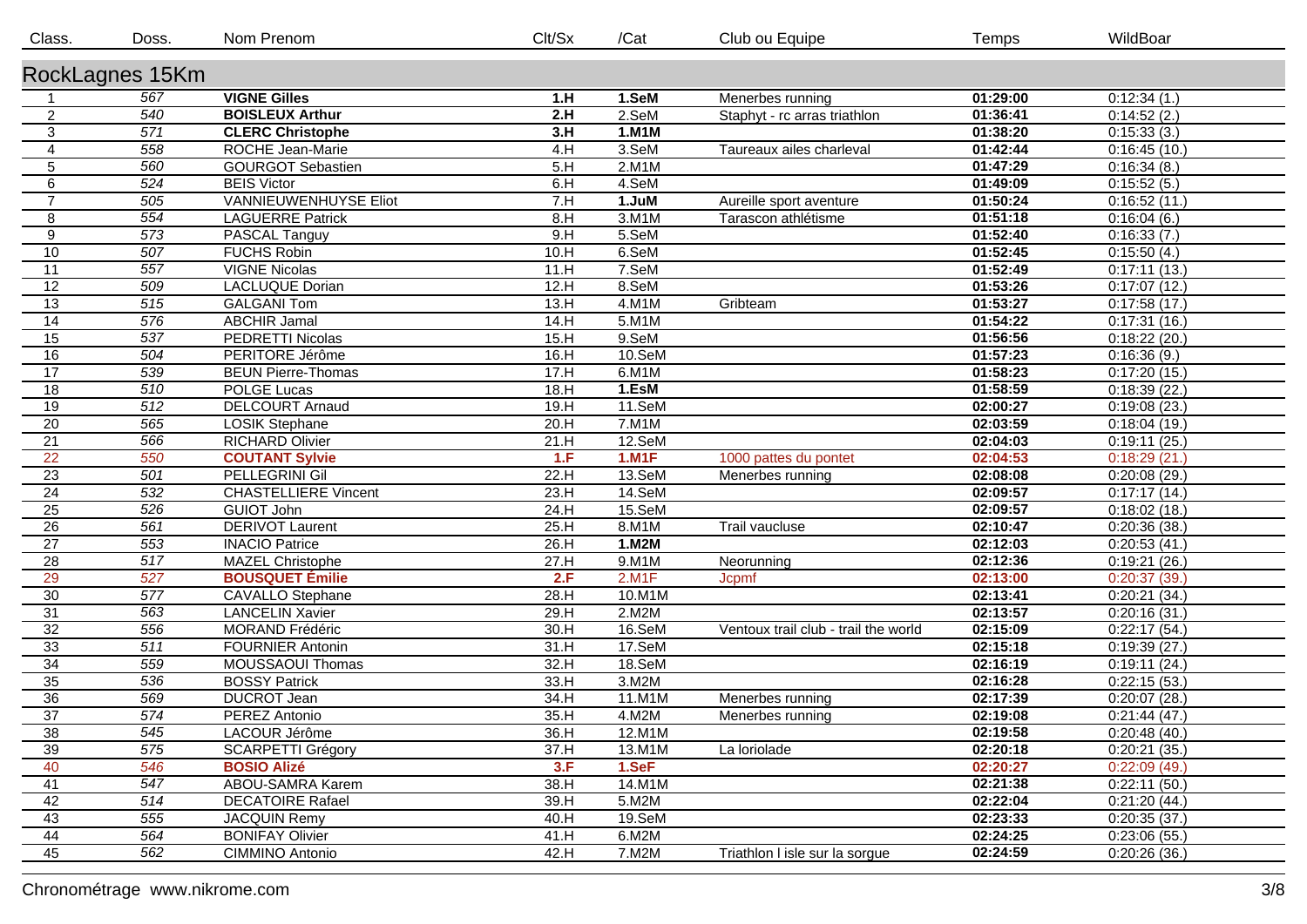| Class.          | Doss. | Nom Prenom                 | Clt/Sx | /Cat         | Club ou Equipe         | Temps    | WildBoar     |
|-----------------|-------|----------------------------|--------|--------------|------------------------|----------|--------------|
| 46              | 513   | <b>SAVIO Christophe</b>    | 43.H   | 1.M3M        |                        | 02:25:32 | 0:22:15(52)  |
| 47              | 572   | <b>CASINI Christophe</b>   | 44.H   | 8.M2M        | Menerbes running       | 02:25:36 | 0:21:29(45.) |
| 48              | 523   | <b>PALERMINI Martine</b>   | 4.F    | <b>1.M3F</b> | 1000 pattes du pontet  | 02:25:37 | 0:21:39(46)  |
| 49              | 503   | <b>DYE</b> Quentin         | 45.H   | 20.SeM       |                        | 02:27:12 | 0:20:55(42.) |
| 50              | 568   | <b>BONZI Claude</b>        | 46.H   | 2.M3M        |                        | 02:27:53 | 0:20:20(33.) |
| 51              | 506   | <b>ROGER Candice</b>       | 5.F    | 2.SeF        |                        | 02:27:56 | 0:20:20(32)  |
| 52              | 535   | <b>UNGUREANU Daniela</b>   | 6.F    | 3.M1F        |                        | 02:28:31 | 0:24:16(57.) |
| 53              | 549   | <b>GUYADER</b> Agnès       | 7.F    | <b>1.M2F</b> | La foulee romaine      | 02:29:23 | 0:20:58(43)  |
| 54              | 518   | <b>MOULE Gérard</b>        | 47.H   | $3.$ M $3M$  |                        | 02:33:34 | 0:23:28(56)  |
| 55              | 538   | <b>KONINGS Gérald</b>      | 48.H   | 9.M2M        | Mistral adventura      | 02:35:29 | 0:22:14(51)  |
| 56              | 528   | <b>ROUX Thalie</b>         | 8.F    | 3.SeF        |                        | 02:35:40 | 0:21:58(48)  |
| 57              | 533   | <b>AUDOLY Thomas</b>       | 49.H   | 15.M1M       |                        | 02:39:24 | 0:24:45(60.) |
| 58              | 534   | <b>BROCHIER Virginie</b>   | 9.F    | $4.$ M1 $F$  |                        | 02:39:25 | 0:24:44(59)  |
| 59              | 543   | PHOCAS Paul                | 50.H   | 4.M3M        |                        | 02:44:44 | 0:24:35(58.) |
| 60              | 570   | <b>FOURNIER Bernard</b>    | 51.H   | 5.M3M        |                        | 02:46:00 | 0:25:57(63)  |
| 61              | 551   | <b>CHAMUSSY Léonie</b>     | 10.F   | 1.EsF        |                        | 02:46:33 | 0:24:52(62)  |
| 62              | 548   | <b>DECULTOT Marie</b>      | 11.F   | 2.EsF        |                        | 02:46:34 | 0:24:50(61)  |
| 63              | 508   | <b>PITOISET Cesar</b>      | 52.H   | 21.SeM       |                        | 02:52:21 | 0:26:23(64)  |
| 64              | 519   | <b>MESAROS Delphine</b>    | 12.F   | $5.$ M1 $F$  |                        | 02:54:42 | 0:26:37(66)  |
| 65              | 541   | <b>YAFFI Charlotte</b>     | 13.F   | 4.SeF        |                        | 03:04:05 | 0:26:43(67)  |
| 66              | 542   | <b>FAUL Pierre</b>         | 53.H   | 22.SeM       |                        | 03:04:07 | 0:26:37(65)  |
| 67              | 552   | <b>RUSSO Marlène</b>       | 14.F   | 2.M2F        | Atom sport             | 03:10:57 | 0:27:10(68)  |
| 68              | 529   | <b>CEZARD Jean-Charles</b> | 54.H   | 10.M2M       | Jcpmf                  | 03:13:12 | 0:27:35(69)  |
| 69              | 521   | <b>LEPATRE</b> Laurence    | 15.F   | 3.M2F        | Je cours pour ma forme | 03:15:35 | 0:28:08(72)  |
| 70              | 522   | <b>LEPATRE Fabrice</b>     | 55.H   | 11.M2M       | Je cours pour ma forme | 03:15:36 | 0:28:06(71.) |
| $\overline{71}$ | 530   | <b>LEOST Pascal</b>        | 56.H   | 12.M2M       | Je cours pour ma forme | 03:18:14 | 0:20:13(30.) |
| 72              | 531   | <b>SARTET LEOST Sophie</b> | 16.F   | 4.M2F        | Je cours pour ma forme | 03:18:15 | 0:28:03(70.) |
| 73              | 520   | <b>BLANC Stéphanie</b>     | 17.F   | 6.M1F        | Je cours pour ma forme | 03:29:40 | 0:32:45(73)  |
| 74              | 544   | <b>LUDOVIC Anise</b>       | 18.F   | 2.M3F        | Ventoux trail club     | 03:31:11 | 0:35:00(74)  |
| 75              | 516   | <b>CASTAN Marianne</b>     | 19.F   | <b>7.M1F</b> |                        | 03:31:36 | 0:36:31(75)  |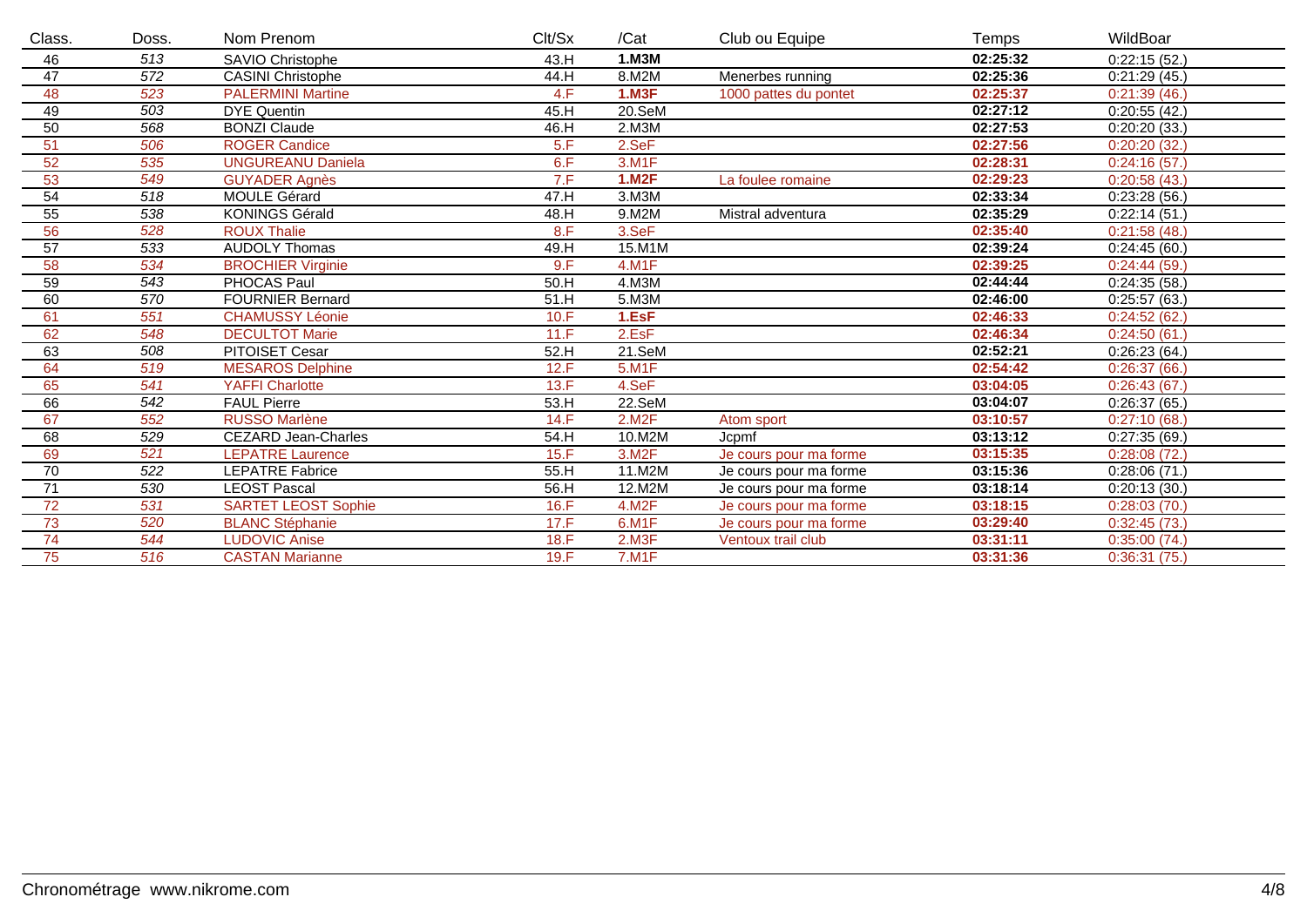| Class.          | Doss. | Nom Prenom                       | Clt/Sx | /Cat         | Club ou Equipe       | Temps    | WildBoar         |  |  |  |
|-----------------|-------|----------------------------------|--------|--------------|----------------------|----------|------------------|--|--|--|
| FunLagnes 9Km   |       |                                  |        |              |                      |          |                  |  |  |  |
|                 | 836   | <b>KIPLETING Mark</b>            | 1.H    | 1.EsM        | Foulée des sorgues   | 00:46:00 |                  |  |  |  |
| $\mathbf{2}$    | 848   | <b>MARREAU Julien</b>            | 2.H    | 1.SeM        |                      | 00:47:01 | $\bigcap$        |  |  |  |
| $\mathbf{3}$    | 817   | <b>WENZEL Anton</b>              | 3.H    | 1.CaM        | 400 team             | 00:49:27 | $\Omega$         |  |  |  |
| $\overline{4}$  | 819   | <b>VERNHES Samuel</b>            | 4.H    | 2.CaM        | S/I us le cpontet a. | 00:50:47 | $\bigcap$        |  |  |  |
| $\overline{5}$  | 837   | <b>BLANC Noah</b>                | 5.H    | 3.CaM        | 400 team             | 00:52:28 | $\bigcap$        |  |  |  |
| 6               | 833   | <b>FOURNIER Pascal</b>           | 6.H    | 1.M2M        |                      | 00:55:44 | $\bigcap$        |  |  |  |
| $\overline{7}$  | 875   | MINAZIO David                    | 7.H    | 1.M1M        |                      | 00:58:01 | $\bigcap$        |  |  |  |
| 8               | 862   | <b>VILLEGAS Lionel</b>           | 8.H    | 2.M1M        |                      | 00:59:17 | $\bigcap$        |  |  |  |
| 9               | 821   | <b>PIN Aurore</b>                | 1.F    | 1.SeF        | Foulée des sorgues   | 00:59:18 | $\Omega$         |  |  |  |
| 10              | 853   | <b>DESPLATS Damien</b>           | 9.H    | 2.SeM        |                      | 01:02:32 | $\bigcap$        |  |  |  |
| 11              | 801   | <b>DUPIRE Cedric</b>             | 10.H   | 3.SeM        |                      | 01:03:20 | $\bigcap$        |  |  |  |
| 12              | 868   | <b>BLANC Frederic</b>            | 11.H   | 3.M1M        |                      | 01:04:11 | $\bigcap$        |  |  |  |
| 13              | 846   | <b>GAUDION Lucie</b>             | 2.F    | 1.CaF        | Bci 400team          | 01:04:12 | $\bigcap$        |  |  |  |
| 14              | 834   | <b>DANELLI Alexandre</b>         | 12.H   | 4.SeM        |                      | 01:04:28 | $\bigcap$        |  |  |  |
| 15              | 805   | <b>MEUNIER Christophe</b>        | 13.H   | 4.M1M        |                      | 01:04:29 | $\bigcap$        |  |  |  |
| 16              | 838   | <b>GOBILLOT Yann</b>             | 14.H   | 5.M1M        | Team papa            | 01:04:54 | $\left( \right)$ |  |  |  |
| 17              | 860   | <b>ALBARACINE Carla</b>          | 3.F    | 2.CaF        | Gribteam             | 01:05:22 | $\Omega$         |  |  |  |
| 18              | 879   | <b>CASTEL Romain</b>             | 15.H   | 5.SeM        |                      | 01:05:29 | $\bigcap$        |  |  |  |
| 19              | 861   | <b>GALGANI-ARTAU Sandrine</b>    | 4.F    | <b>1.M1F</b> | Gribteam             | 01:07:20 | $\Omega$         |  |  |  |
| 20              | 803   | <b>PERONI - BOBER Aurore</b>     | 5.F    | 2.M1F        |                      | 01:07:29 | $\Omega$         |  |  |  |
| 21              | 843   | <b>GREGOIRE Maxime</b>           | 16.H   | 6.SeM        |                      | 01:07:35 | $\bigcap$        |  |  |  |
| $\overline{22}$ | 818   | <b>DUMAS Baptiste</b>            | 17.H   | 2.EsM        |                      | 01:07:49 | $\bigcap$        |  |  |  |
| $\overline{23}$ | 813   | ROUX Philippe                    | 18.H   | 2.M2M        |                      | 01:08:41 | $\bigcap$        |  |  |  |
| 24              | 849   | <b>FOLLADOR Serge</b>            | 19.H   | 3.M2M        |                      | 01:08:41 | $\bigcap$        |  |  |  |
| 25              | 874   | <b>LANOUE DE MENTHON Nicolas</b> | 20.H   | 4.M2M        |                      | 01:09:01 | $\wedge$         |  |  |  |
| $\overline{26}$ | 854   | <b>LNSOLAS Christian</b>         | 21.H   | 1.M4M        |                      | 01:09:54 |                  |  |  |  |
| 27              | 863   | <b>LIUBA Pasa</b>                | 6.F    | <b>1.M3F</b> | Menerbes running     | 01:10:04 | $\bigcap$        |  |  |  |
| $\overline{28}$ | 814   | <b>MICHEL Pascal</b>             | 22.H   | $6.$ M1M     |                      | 01:12:09 | $\bigcap$        |  |  |  |
| 29              | 828   | <b>RANCON Jess</b>               | 7.F    | 2.SeF        |                      | 01:12:31 | $\bigcap$        |  |  |  |
| 30              | 802   | <b>MIGNOT Louis</b>              | 23.H   | 7.SeM        | Partage ta femme 84  | 01:12:41 | $\bigcap$        |  |  |  |
| 31              | 871   | <b>MOLINAS Charline</b>          | 8.F    | 1.EsF        | Menerbes running     | 01:13:22 | $\bigcap$        |  |  |  |
| $\overline{32}$ | 839   | <b>HENOQUE Luc</b>               | 24.H   | 1.M3M        |                      | 01:13:59 | $\left( \right)$ |  |  |  |
| 33              | 859   | <b>VERGINE Franck</b>            | 25.H   | 7.M1M        | Jcpmf                | 01:14:32 | $\bigcap$        |  |  |  |
| 34              | 865   | <b>DUPUY Noémie</b>              | 9.F    | 2.EsF        |                      | 01:16:24 | $\Omega$         |  |  |  |
| 35              | 877   | <b>CADART Fanny</b>              | 10.F   | 3.M1F        | La loriolade         | 01:16:40 | $\Omega$         |  |  |  |
| 36              | 856   | <b>THOMAS Jérémie</b>            | 26.H   | 8.SeM        |                      | 01:17:13 | $\bigcap$        |  |  |  |
| $\overline{37}$ | 832   | VAN DEN BOS Liesbeth             | 11.F   | <b>1.M2F</b> |                      | 01:18:23 | $\bigcap$        |  |  |  |
| 38              | 878   | LE NILIOT Yoann                  | 27.H   | 9.SeM        |                      | 01:18:32 | $\bigcap$        |  |  |  |
| 39              | 857   | LE RUYET Philippine              | 12.F   | 3.SeF        |                      | 01:18:49 | $\bigcap$        |  |  |  |
| 40              | 855   | <b>DANTHEZ Aurore</b>            | 13.F   | 4.SeF        |                      | 01:18:49 | $\Omega$         |  |  |  |
| 41              | 872   | <b>ILIES Doina</b>               | 14.F   | 5.SeF        |                      | 01:19:18 | $\bigcap$        |  |  |  |
| 42              | 873   | <b>MIHOC Marius Cristian</b>     | 28.H   | 10.SeM       |                      | 01:19:19 | $\bigcap$        |  |  |  |
| 43              | 844   | RADOVIC Stevko                   | 29.H   | 8.M1M        | Decibel france       | 01:19:31 | $\left( \right)$ |  |  |  |
| 44              | 815   | DYE Jean Christophe              | 30.H   | 5.M2M        |                      | 01:19:43 | $\bigcap$        |  |  |  |
| 45              | 829   | <b>RANCON Samuel</b>             | 31.H   | 9.M1M        |                      | 01:19:46 | $\left( \right)$ |  |  |  |
|                 |       |                                  |        |              |                      |          |                  |  |  |  |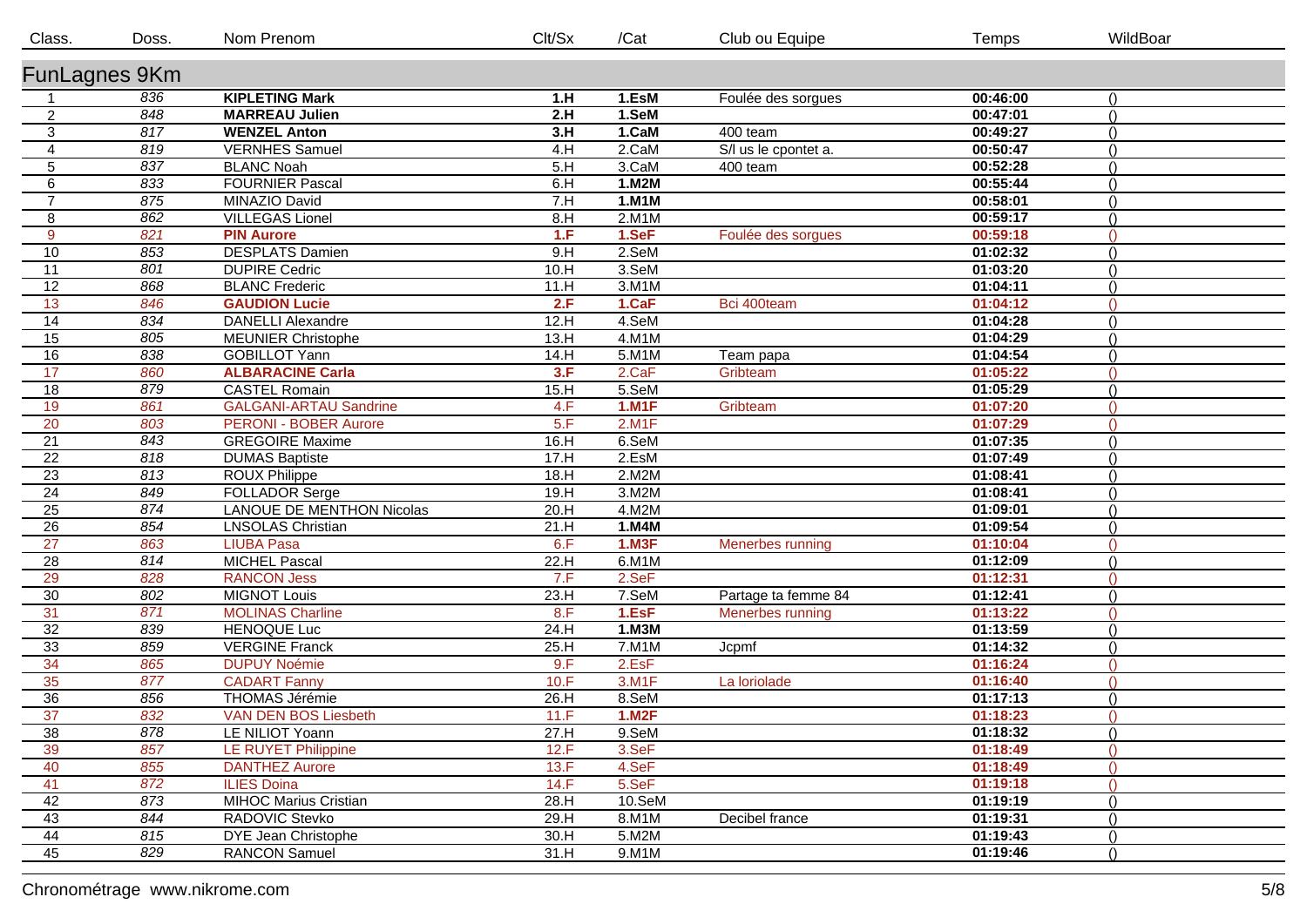| Class.          | Doss. | Nom Prenom                 | Clt/Sx | /Cat         | Club ou Equipe         | Temps              | WildBoar    |
|-----------------|-------|----------------------------|--------|--------------|------------------------|--------------------|-------------|
| 46              | 816   | <b>BRUXELLE Fanny</b>      | 15.F   | 6.SeF        |                        | 01:21:09           |             |
| 47              | 835   | <b>BLANC David</b>         | 32.H   | 10.M1M       |                        | 01:22:08           | $\bigwedge$ |
| 48              | 830   | <b>NAUS Peggy</b>          | 16.F   | $4.$ M1 $F$  |                        | 01:23:17           |             |
| 49              | 826   | <b>LIEGARD Sarah</b>       | 17.F   | 5.M1F        | Ventoux trail club     | 01:23:55           |             |
| 50              | 870   | <b>OLLIVIER Stéphanie</b>  | 18.F   | 6.M1F        | Menerbes running       | 01:24:14           |             |
| 51              | 810   | <b>NARDINI Cyndie</b>      | 19.F   | 7.SeF        |                        | 01:24:37           |             |
| $\overline{52}$ | 866   | SAUVAYRE Didier            | 33.H   | 6.M2M        |                        | 01:26:46           |             |
| 53              | 840   | <b>BERNARD Magali</b>      | 20.F   | 8.SeF        | Ventoux trail club     | 01:26:50           |             |
| 54              | 876   | <b>JEAN Patrick</b>        | 34.H   | 2.M4M        |                        | 01:27:37           |             |
| 55              | 824   | <b>VERA Nelly</b>          | 21.F   | 2.M2F        | Jcpmf                  | 01:27:55           |             |
| 56              | 811   | <b>MENCARELLI Sandrine</b> | 22.F   | 9.SeF        | Je cours pour ma forme | 01:28:05           |             |
| 57              | 864   | LABORIER Jean-Noël         | 35.H   | 7.M2M        | Je cours pour ma forme | 01:28:19           |             |
| 58              | 847   | <b>PEILLER</b> Angelique   | 23.F   | $7.$ M1 $F$  |                        | 01:29:23           |             |
| 59              | 806   | <b>PERONI</b> Laetitia     | 24.F   | 8.M1F        |                        | 01:30:35           |             |
| 60              | 825   | <b>CHAULIEU Isabelle</b>   | 25.F   | 9.M1F        | Je cours pour ma forme | 01:30:57           |             |
| 61              | 823   | <b>ROUX Emilie</b>         | 26.F   | $10.$ Se $F$ | Jcpmf                  | 01:31:12           |             |
| 62              | 852   | <b>SANSOUBE Yannick</b>    | 36.H   | 11.SeM       |                        | 01:33:05           |             |
| 63              | 804   | <b>BOBER Steve</b>         | 37.H   | 8.M2M        |                        | 01:35:52           |             |
| 64              | 867   | <b>CAUNEGRE Lionel</b>     | 38.H   | 12.SeM       |                        | 01:39:06           |             |
| 65              | 851   | <b>LEVIEILS Stephane</b>   | 39.H   | 9.M2M        |                        | 01:39:39           |             |
| 66              | 850   | <b>DOBOEUF</b> Laurence    | 27.F   | 3.M2F        |                        | 01:39:39           |             |
| 67              | 807   | <b>VERGINE Aurore</b>      | 28.F   | 10.M1F       | Je cours pour ma forme | 01:39:40           |             |
| 68              | 808   | <b>JOUVAL Raymonde</b>     | 29.F   | 2.M3F        | Jcpmf                  | 01:42:27           |             |
| 69              | 812   | <b>DERRIEN Christelle</b>  | 30.F   | 4.M2F        | Uac carpentras         | 01:42:29           |             |
| 70              | 809   | <b>LAMBERT Séverine</b>    | 31.F   | 11.M1F       | <b>Jcpmf</b>           | 01:42:30           |             |
| 71              | 827   | <b>PELLETIER Marc</b>      | 40.H   | 10.M2M       |                        | 01:46:51           |             |
| 72              | 841   | <b>LEMAITRE Marine</b>     | 32.F   | 11.SeF       |                        | 02:22:49           |             |
| 73              | 842   | <b>LEMAITRE Aurélien</b>   | 41.H   | 13.SeM       |                        | 02:22:51           |             |
| $\sim$ $\sim$   | 869   | <b>MEIXNER Mathilde</b>    | ш.     | $-.M1F$      |                        | <b>Abandon</b>     |             |
| $\sim$ $\sim$   | 822   | <b>GAGNAIRE Geneviève</b>  | ш.     | $-M2F$       |                        | <b>Non partant</b> | $\bigcap$   |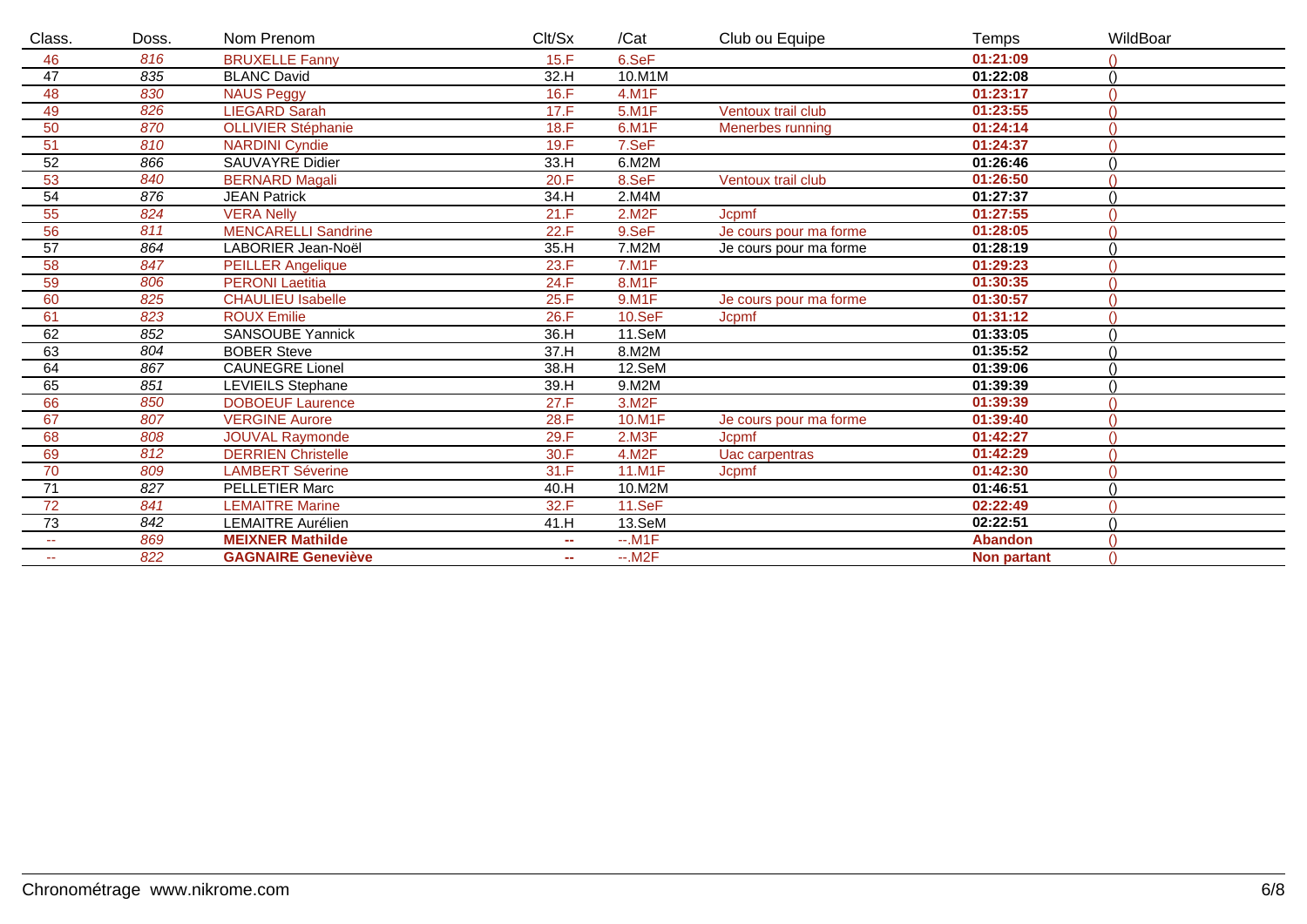| Class.        | Doss. | Nom Prenom                            | Clt/Sx | /Cat  | Club ou Equipe              | Temps    | WildBoar |
|---------------|-------|---------------------------------------|--------|-------|-----------------------------|----------|----------|
| KidLagnes 5Km |       |                                       |        |       |                             |          |          |
|               | 1010  | <b>SAUVAYRE Alicia</b>                | ŧЕ.    | I.MiF |                             | 00:34:39 |          |
|               | 1008  | <b>INACIO Sergueï</b>                 | 1.H    | ∣.MiM |                             | 00:37:47 |          |
|               | 1002  | <b>RULLIER Lucie</b>                  | 2.F    | 2.MiF |                             | 00:39:14 |          |
|               | 1009  | <b>BOURBON Valentin</b>               | 2.H    | 2.MiM |                             | 00:40:04 |          |
|               | 1006  | <b>VALAT Syrielle</b>                 | 3.F    | 3.MiF | Us apt et mistral adventura | 00:40:56 |          |
|               | 1013  | <b>NEBLE Leo</b>                      | 3.H    | 3.MiM |                             | 00:40:57 |          |
|               | 1001  | <b>DYE</b> Isciane                    | 4.F    | 4.MiF |                             | 00:41:22 |          |
|               | 1004  | <b>DELESNERAC DEMENIVILLE Lindsav</b> | 5.F    | 5.MiF |                             | 00:42:00 |          |
|               | 1007  | <b>ROUINVY Leopaul</b>                | 4.H    | 4.MiM |                             | 00:49:57 |          |
| 10            | 1003  | <b>MICHEL DURAND Maelle</b>           | 6.F    | 6.MiF |                             | 00:50:24 |          |
|               | 1012  | <b>DHOMBRES Zacharie</b>              | 5.H    | 5.MiM | Mistral adventura           | 00:59:46 |          |
| 12            | 1005  | <b>FOURNIER Jarno</b>                 | 6.H    | 6.MiM |                             | 01:13:25 |          |